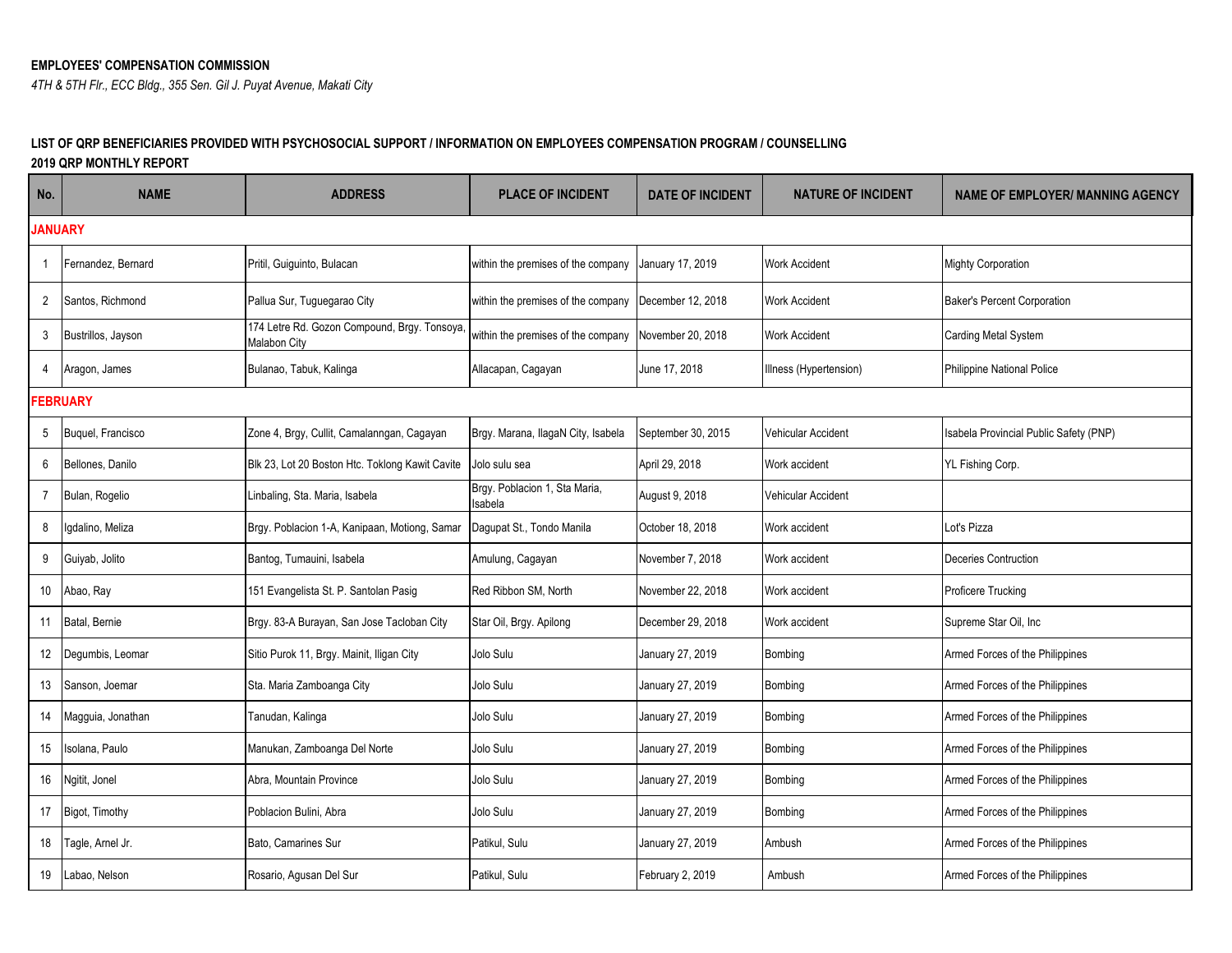| No.          | <b>NAME</b>          | <b>ADDRESS</b>                                                 | <b>PLACE OF INCIDENT</b>                                  | <b>DATE OF INCIDENT</b> | <b>NATURE OF INCIDENT</b> | <b>NAME OF EMPLOYER/ MANNING AGENCY</b> |
|--------------|----------------------|----------------------------------------------------------------|-----------------------------------------------------------|-------------------------|---------------------------|-----------------------------------------|
| 20           | Paji, Reynald        | Kabugao, Apayao                                                | Patikul, Sulu                                             | February 2, 2019        | Shooting                  | Armed Forces of the Philippines         |
| 21           | Araneta, Ace Ryan    | Manicahan, Zamboanga City                                      | Patikul, Sulu                                             | February 2, 2019        | <b>Battle Casualty</b>    | Armed Forces of the Philippines         |
| 22           | Diocales, Richard    | Brgy. Tinauan, Sultan Kudarat                                  | Patikul, Sulu                                             | February 2, 2019        | <b>Battle Casualty</b>    | Armed Forces of the Philippines         |
| 23           | Tabilog, Mark Adrian | Kidapawan, North Cotabato                                      | Patikul, Sulu                                             | February 2, 2019        | <b>Battle Casualty</b>    | Armed Forces of the Philippines         |
| 24           | Perator, Jesson      | Purok 3, Taytay, Manobo, Naga Zamboanga                        | Patikul, Sulu                                             | February 2, 2019        | <b>Battle Casualty</b>    | Armed Forces of the Philippines         |
| 25           | Solomon, Arnel       | Salinungan Wesr San Mateo Isabela                              | Patikul, Sulu                                             | February 2, 2019        | <b>Battle Casualty</b>    | Armed Forces of the Philippines         |
| 26           | Rosales, Glenn       | Brgy.Mancal Sa. Jorge, Samar                                   | Patikul, Sulu                                             | February 2, 2019        | <b>Battle Casualty</b>    | Armed Forces of the Philippines         |
| 27           | Agustin, Julius      | Alicia, Isabela                                                | Patikul, Sulu                                             | February 2, 2019        | <b>Battle Casualty</b>    | Armed Forces of the Philippines         |
| 28           | Diaz, Glen           | Cabanatuan City                                                | Patikul, Sulu                                             | February 2, 2019        | <b>Battle Casualty</b>    | Armed Forces of the Philippines         |
| 29           | Maceda, Eduardo      | 1363 I. Gov. Santiago St.Malinta, Valenzuela<br>City           | Prime Venture Manufacturing Corp.<br>Malinta Metro Manila | February 4, 2019        | Work accident             | Hi Profile Agency                       |
| $30\,$       | Salviejo, Nemeson    | Gimba, Nueva Ecija                                             | Patikul, Sulu                                             | February 14, 2019       | <b>Battle Casualty</b>    | Armed Forces of the Philippines         |
| <b>MARCH</b> |                      |                                                                |                                                           |                         |                           |                                         |
| 31           | Abejuela, Ronald     | No. 1 AB Paez Vill. Dampalit, Malabon                          | Lica Gas Center, Tanong Malabon                           | November 17, 2018       | Work accident             | Lica Gas Center                         |
| 32           | Planas, Marlon       | General Santos City                                            | Kalanggawan, Gensab                                       | February 22, 2019       | Shooting                  | Philippine National Police              |
| <b>APRIL</b> |                      |                                                                |                                                           |                         |                           |                                         |
| 33           | Dianela, Jose        | Area 3 Industry 4th Estate Subd. Brgy San<br>Antonio Paranaque | Paranaque City                                            | June 30, 2018           | Work accident             | Mernel Trading Inc.                     |
| 34           | Amis, Diomedes       | San Lucas Lipa Batangas                                        | Lipa Batangas                                             | January 22, 2019        | Work accident             | Bo Ching Rubber Phil. Inc.              |
| 35           | Mapa, Ronan Dave     | Brgy. Nayom, Infanta, Pangasinan                               | Brgy. Igasan, Patikul, Sulu                               | February 14, 2019       | Wounded-in-Action         | Armed Forces of the Philippines         |
| 36           | Baylon, Christopher  | Labo. Camarines Norte                                          | Tubaran, Lanao Del Sur                                    | March 14, 2019          | Killed-in-Action          | Armed Forces of the Philippines         |
| 37           | Belano, Mark Joy     | Z-8 Camp, Mantillana San Jose Pili                             | Tubaran, Lanao Del Sur                                    | March 14, 2019          | Killed-in-Action          | Armed Forces of the Philippines         |
| 38           | Sasutona, Rocky      | Zone 13 Del Rosario Ocampo, Camarines Sur                      | Tubaran, Lanao Del Sur                                    | March 14, 2019          | Killed-in-Action          | Armed Forces of the Philippines         |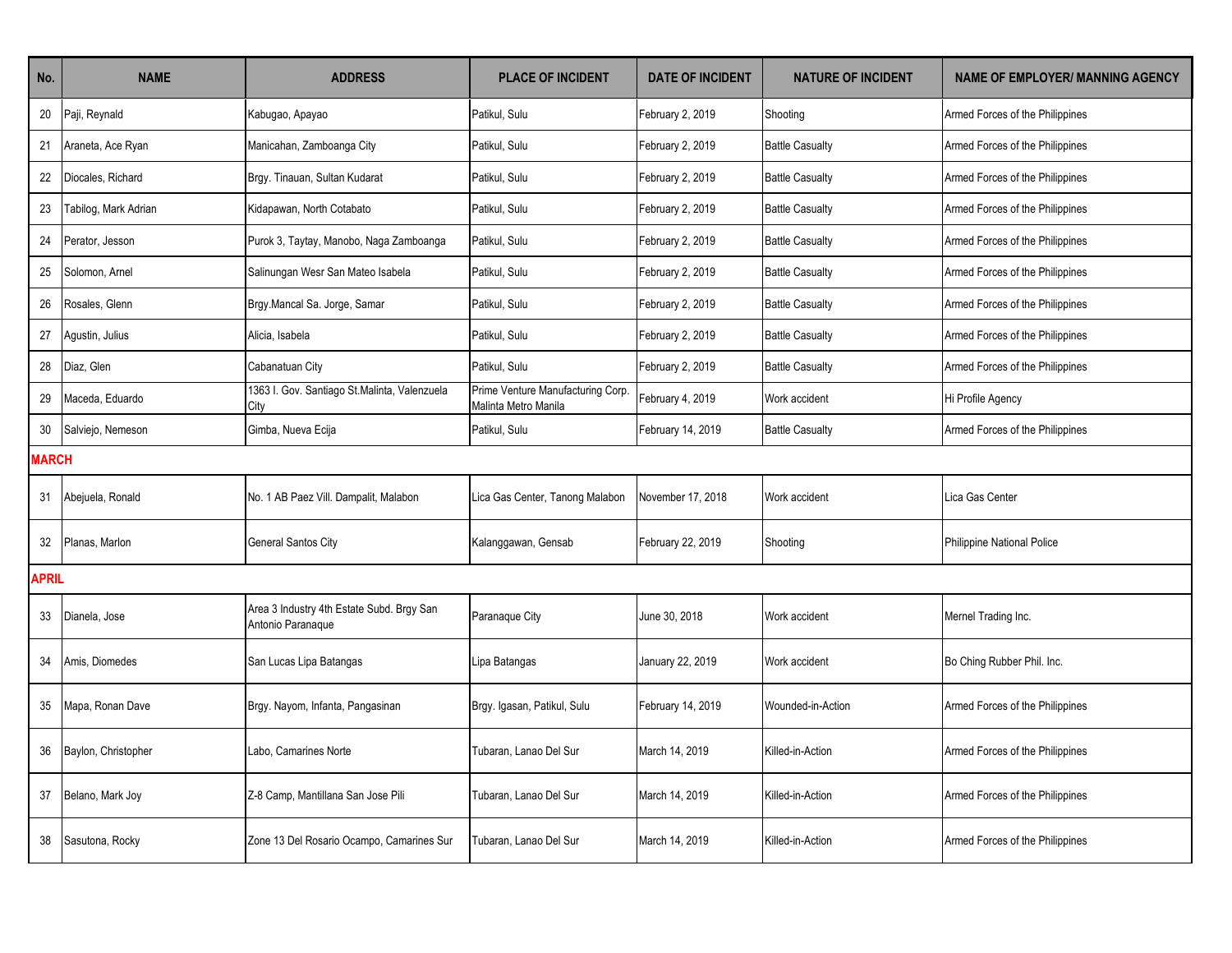| No. | <b>NAME</b>            | <b>ADDRESS</b>                                                | <b>PLACE OF INCIDENT</b>         | <b>DATE OF INCIDENT</b> | <b>NATURE OF INCIDENT</b> | <b>NAME OF EMPLOYER/ MANNING AGENCY</b> |
|-----|------------------------|---------------------------------------------------------------|----------------------------------|-------------------------|---------------------------|-----------------------------------------|
| 39  | Nabalan, Jude Louise   | Kitao-tao, Bukidnon                                           | Simisa Island, Sulu              | March 15, 2019          | Wounded-in-Action         | Armed Forces of the Philippines         |
| 40  | Valenzuela, Syruss     | Dreamland Village Hagonoy Taguig City                         | Simisa Island, Sulu              | March 15, 2019          | Wounded-in-Action         | Armed Forces of the Philippines         |
| -41 | Rosales, Michael       | Camarines Sur                                                 | Sirawai, Zamboang Del Norte      | March 18, 2019          | Wounded-in-Action         | Armed Forces of the Philippines         |
| 42  | Saure, Richard         | Unida St., Matacon Pulangi Albay                              | Leveriza, Pasay                  | March 25, 2019          | Shooting                  | PDEA                                    |
| 43  | Cimeni, Julyto         | Compostela Valley                                             | Brgy. Latih, Patikul, Sulu       | April 3, 2019           | Wounded-in-Action         | Armed Forces of the Philippines         |
| 44  | Supnet, Jhon Rex       | Sta. Barbara, Cagayan Valley                                  | Brgy. Latih, Patikul Sulu        | April 5, 2019           | Wounded-in-Action         | Armed Forces of the Philippines         |
| 45  | Uyangorin, Eduardo     | Kabasalan, Zamboanga                                          | Brgy. Latih, Patikul, Sulu       | April 5, 2019           | Wounded-in-Action         | Armed Forces of the Philippines         |
| 46  | Alayon, Rey            | Poblacion Tawnong City                                        | Brgy. Latih Patikul, Sulu        | April 5, 2019           | Wounded-in-Action         | Armed Forces of the Philippines         |
| 47  | Cabanig, Jaril         | North Cotabato                                                | Brgy. Latih Patikul Sulu         | April 5, 2019           | Wounded-in-Action         | Armed Forces of the Philippines         |
| 48  | Persigas, Reginald     | Compostela Valley                                             | Brgy. Latih Patikul, Sulu        | April 5, 2019           | Wounded-in-Action         | Armed Forces of the Philippines         |
| 49  | Saraspi, Jose Marc     | San Miguel, Bulacan                                           | Brgy. Latih Patikul, Sulu        | April 5, 2019           | Wounded-in-Action         | Armed Forces of the Philippines         |
| 50  | Castillejo, Ranner     | Kalinga                                                       | Jolo, Sulu                       | April 5, 2019           | Wounded-in-Action         | Armed Forces of the Philippines         |
| 51  | Arcilla, Eduardo       | 2096 H. Santos St., Kasilawan Makati City                     | Brgy. Tejeros Makati             | April 14, 2019          | Vehicular accident        | E.C. Sarrol                             |
| 52  | Esquibil, Ricky        | Brgy. Minang, Piyat, Cagayan Valley                           | N/A                              | N/A                     | Wounded-in-Action         | Armed Forces of the Philippines         |
| 53  | Trumata, Kristone Mhar | Cabalway, Zamboanga Ciry                                      | Ipil, Zamboanga Sibugay          | March 5, 2019           | Work accident             | Philippine Reachwell Distributor        |
| 54  | Cotilon, Jun jun       | Bkl 91 Lot 14 Padre Pio Cocorong Bata Pondi<br><b>Bulacan</b> | Kinbo Mosquito Coil Manufacturer | March 6, 2019           | Work accident             | Kinbo Mosquito Coil Manufacture         |
| 55  | De Guzman, Teresita    | Camarin Caloocan City                                         | Valenzuela City                  | March 24, 2019          | Work accident             | Splenzo Company                         |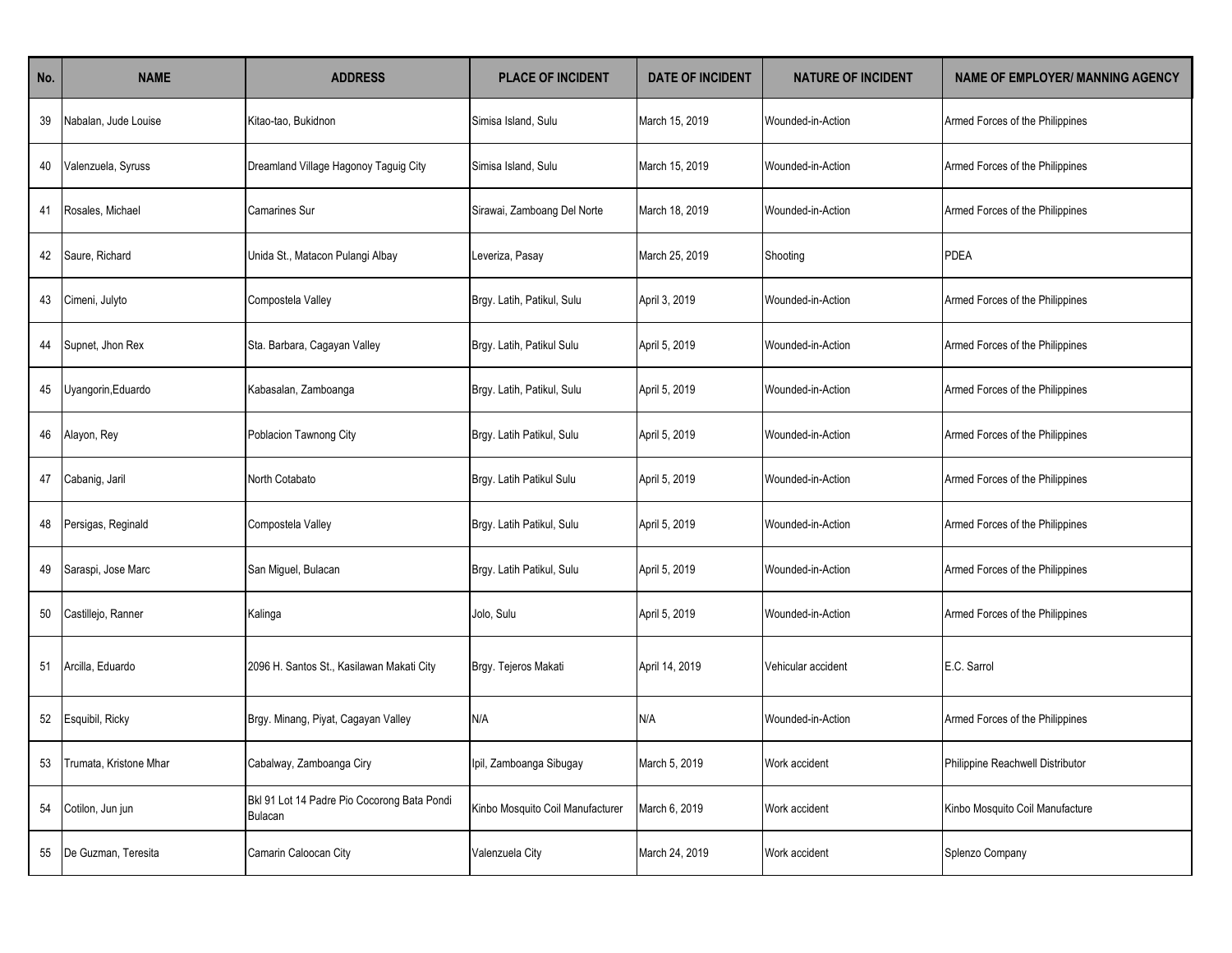| No.         | <b>NAME</b>       | <b>ADDRESS</b>                                    | <b>PLACE OF INCIDENT</b>                  | <b>DATE OF INCIDENT</b> | <b>NATURE OF INCIDENT</b> | <b>NAME OF EMPLOYER/ MANNING AGENCY</b>     |
|-------------|-------------------|---------------------------------------------------|-------------------------------------------|-------------------------|---------------------------|---------------------------------------------|
| 56          | Estimo, Marcelina | N/A                                               | Kalsangi Road, Polomolok                  | April 4, 2019           | Vehicular accident        | Amcoop                                      |
| 57          | Canlong, Jestoni  | Sitio Ibayong ilog, kaong Silang Cavite           | Big Phils. Inc Silang Cavite              | April 20, 2019          | Work accident             | <b>Community Builders Multi-Cooperative</b> |
| 58          | Ouano, Windel     | N/A                                               | Labangal, General Santons City            | April 27, 2019          | Vehicular accident        | Rak N' Aco                                  |
| <b>MAY</b>  |                   |                                                   |                                           |                         |                           |                                             |
| 59          | Buguel, Francisco | Zone 4, Brgy. Cullit, Camalanngan, Cagayan        | Brgy. Marana, Ilagan City Isabela         | September 30, 2015      | Vehicular accident        | Philippine National Police                  |
| 60          | Aragon, James     | Bulanao, Tabuk, Kalinga                           | Allacapan, Cagayan                        | June 17, 2018           | Sickness (Hypertension)   | Philippine National Police                  |
| 61          | Bulan, Rogelio    | Lingnaling, Sta. Maria, Isabela                   | Brgy. Poblacion 1, Sta. Maria,<br>Isabela | August 9, 2018          | Vehicular accident        | Iwants Electrical Supply                    |
| 62          | Guiyab, Jolito    | Bantog, Tumanini, Isabela                         | Amulung, Cagayan                          | November 7, 2018        | Work accident             | Deceries Construction                       |
| 63          | Abejuela, Ronald  | No. 1 AB Paez Vill. Dampalit, Malabon             | Lica Gas Center, Tanong Malabon           | November 17, 2018       | Work accident             | Lica Gas Center                             |
| 64          | Santos, Richmond  | Pallua Sur, Tuguegarao City                       | Baker's Percent Corp.                     | December 12, 2018       | Work accident             | Baker's Percent Corp.                       |
| 65          | Planas, Marlon    | General Santos City                               | Kalanggawan, Gensab                       | February 22, 2019       | Shooting                  | Philippine National Police                  |
| <b>JUNE</b> |                   |                                                   |                                           |                         |                           |                                             |
| 66          | Buquel, Francisco | Zone 4, Brgy. Cullit, Camalanngan, Cagayan        | Brgy. Marana, Ilagan City Isabela         | September 30, 2015      | Vehicular accident        | Philippine National Police                  |
| 67          | Aragon, James     | Bulanao, Tabuk, Kalinga                           | Allacapan, Cagayan                        | June 17, 2018           | Sickness (Hypertension)   | Philippine National Police                  |
| 68          | Bulan, Rogelio    | Lingnaling, Sta. Maria, Isabela                   | Brgy. Poblacion 1, Sta. Maria,<br>sabela  | August 9, 2018          | Vehicular accident        | Iwants Electrical Supply                    |
| 69          | Guiyab, Jolito    | Bantog, Tumanini, Isabela                         | Amulung, Cagayan                          | November 7, 2018        | Work accident             | Deceries Construction                       |
| 70          | Abejuela, Ronald  | No. 1 AB Paez Vill. Dampalit, Malabon             | Lica Gas Center, Tanong Malabon           | November 17, 2018       | Work accident             | Lica Gas Center                             |
| 71          | Santos, Richmond  | Pallua Sur, Tuguegarao City                       | Baker's Percent Corp.                     | December 12, 2018       | Work accident             | Baker's Percent Corp.                       |
| 72          | Planas, Marlon    | General Santos City                               | Kalanggawan, Gensab                       | February 22, 2019       | Shooting                  | Philippine National Police                  |
| <b>JULY</b> |                   |                                                   |                                           |                         |                           |                                             |
| 73          | Boongaling, Myrna | Gulog, Calapan City, Oriental Mindoro             | Bryg. Bayanan Dos                         | June 24, 1995           | Vehicular accident        | DepEd Calapan South                         |
| 74          | Fortu, Edel       | Sitio Centro, Biga Calapan, Oriental Mindoro      | Puerto Galera                             | August 30, 2011         | Work accident             | Puerto Galera Online                        |
| 75          | Corpuz, Rey       | Zone 6, Carilucud Solana Cagayan                  | Solana Western Brgy. Padul                | December 19, 2018       | Vehicular accident        | Cagayan Electric Cooperative I              |
| 76          | Panes, Leo        | 452 H. Capistrano St., Palingon, Taguig           | Pampanga                                  | January 29, 2019        | Electrocution             | Rockwealth Construction Service             |
| 77          | Angco, Zoren      | 58 Mabazza St., Annafunan East Tuguegarao<br>City | Carig Sur, Tuguegarao City                | April 21, 2019          | Work accident             | CE Construction Corp.                       |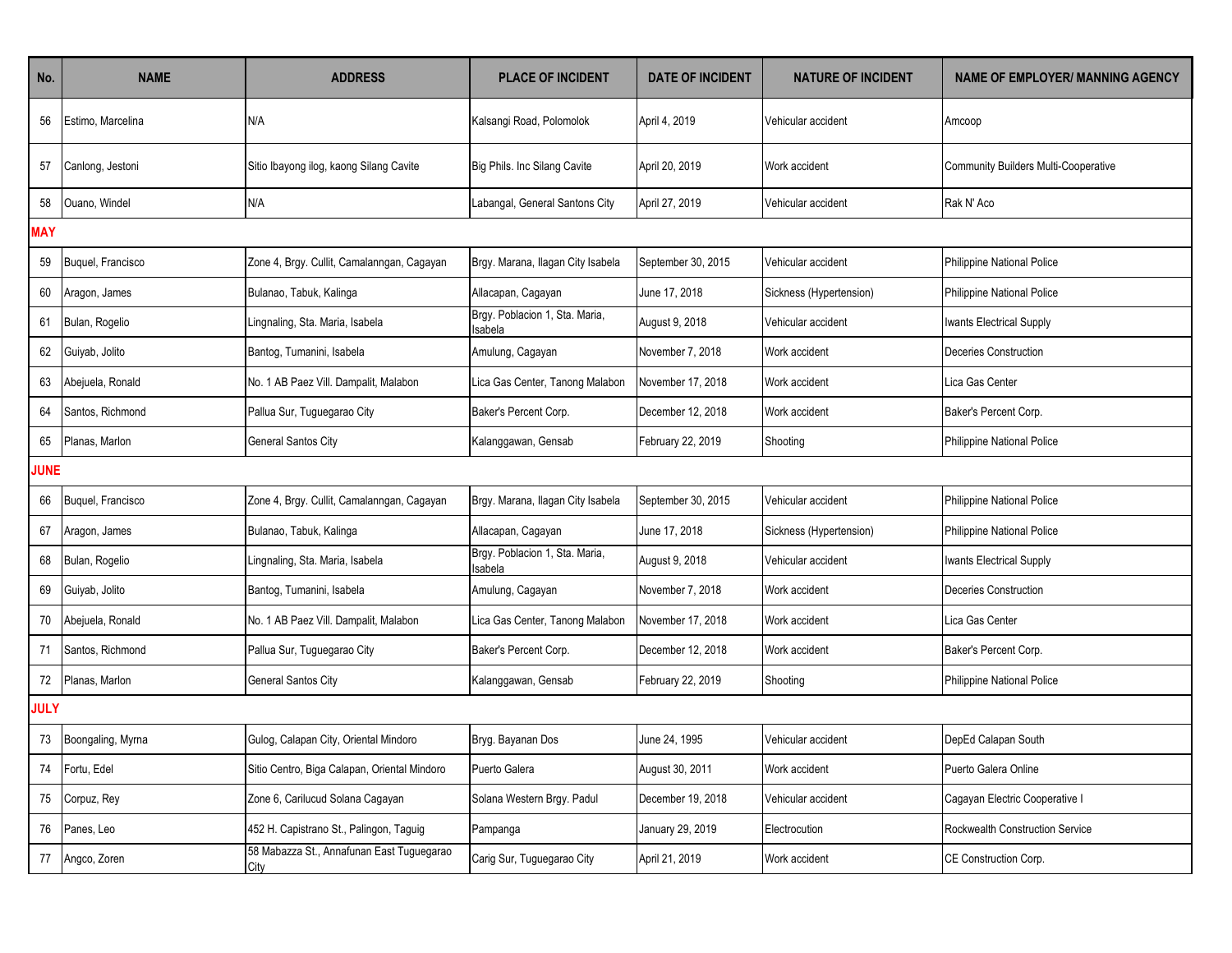| No.    | <b>NAME</b>            | <b>ADDRESS</b>                                    | <b>PLACE OF INCIDENT</b>          | <b>DATE OF INCIDENT</b> | <b>NATURE OF INCIDENT</b> | <b>NAME OF EMPLOYER/ MANNING AGENCY</b> |
|--------|------------------------|---------------------------------------------------|-----------------------------------|-------------------------|---------------------------|-----------------------------------------|
| 78     | Macabadbad, Richard    | Payatas Quezon Ciyty                              | Jolo Sulu                         | June 20, 2019           | Work accident             | Armed Forces of the Philippines         |
| 79     | Rompe, Ranel           | Quezon City                                       | Trece Martires, Cavite            | June 21, 2019           | Work accident             | Fabwerx, Inc                            |
| 80     | Bugoy, Joemar          | alia-an, Antique                                  | Brgy. Mawsaya, Lapuz, Iloilo City | June 22, 2019           | Work accident             | Arhira Fronzen Foods                    |
| 81     | Bautista, Jykyl        | Palayan City, Nueca Ecija                         | Indanan, Sulu                     | June 28, 2019           | Bombing                   | Armed Forces of the Philippines         |
| 82     | Carpio, John Angelo    | San Luis Aurora                                   | Indanan, Sulu                     | June 28, 2019           | Bombing                   | Armed Forces of the Philippines         |
| 83     | Bagni, Serdo           | Pasil, Kalinga                                    | Indanan, Sulu                     | June 28, 2019           | Bombing                   | Armed Forces of the Philippines         |
| 84     | Sabroso, Ralph         | Palaya city, Nueva Ecija                          | Indanan, Sulu                     | June 28, 2019           | Bombing                   | Armed Forces of the Philippines         |
| 85     | Bouvar, Dariel         | North Cotabato                                    | Indanan, Sulu                     | June 28, 2019           | <b>Bombing</b>            | Armed Forces of the Philippines         |
| 86     | Tudla, Richard         |                                                   | Indanan, Sulu                     | June 28, 2019           | Bombing                   | Armed Forces of the Philippines         |
| 87     | Domingo, Marlon        | Cabanatuan, Nueva Ecija                           | Indanan, Sulu                     | June 28, 2019           | Bombing                   | Armed Forces of the Philippines         |
| 88     | Soliman, Rommel        | Bagong Sikat, San Mateo, Isabela                  | Indanan, Sulu                     | June 28, 2019           | Bombing                   | Armed Forces of the Philippines         |
| 89     | Clemente, Ferdinand    | Fort Magsaysay, Nueva Ecija                       | Indanan, Sulu                     | June 28, 2019           | Bombing                   | Armed Forces of the Philippines         |
| 90     | Ferrer, Ryan           | Mayantok, Tarlac                                  | Indanan, Sulu                     | June 28, 2019           | Bombing                   | Armed Forces of the Philippines         |
| 91     | Mamingcol, Mark Joseph | Purok 8, Bario Militar, Palayan City, Nueva Ecija | Indanan, Sulu                     | June 28, 2019           | Bombing                   | Armed Forces of the Philippines         |
| 92     | Andreade, William      | <b>Silang Cavite</b>                              | Indanan, Sulu                     | June 28, 2019           | Bombing                   | Armed Forces of the Philippines         |
| 93     | Napalan, Ronald        | 05893 P-Madasigan, karkag, Surigao City           | Brgy. Mahaba, Cabadbaran City     | June 29, 2019           | Shooting                  | PNP Caraga                              |
| 94     | Udac, Jason            | Tigbao Zamboanga Del Sur                          | Palanan Makati                    | July 9, 2019            | Work accident             | IGO Digital High Technology             |
| 95     | Lumawag, Ronelo        | Alegria II, Koronadal City                        | <b>Provincial Capitol</b>         | July 9, 2019            | Stabbing                  | <b>Provincial Capitol</b>               |
| 96     | Panoy, Rod Mark        | Bryg. Centrala, Surallah, South Cotabato          | Surallah, South Cotabato          | June 20, 2019           | Vehicular accident        | Green Valley College                    |
| AUGUST |                        |                                                   |                                   |                         |                           |                                         |
| 97     | Fortu, Edel            | Sitio Centro Biga, Calapan Oriental Mindoro       | Puerto Galera                     | August 20, 2011         | Work accident             | Puerto Galera Onlline                   |
| 98     | Rodriguez, Gilbert     | Angancasillan, Cabagan Isabela                    | Ugac Highway, Tuguegarao City     | March 20, 2018          | Work accident             | <b>Valley Construction</b>              |
| 99     | Noveno, Ram            | 7Kia St., San Gabriel, Tuguegarao City            | Rizal, Cagayan                    | April 30, 2018          | Vehicular accident        | Bureau of fire Protection               |
| 100    | Aquino, Allan Daxe     | Mauanan Rizal Cagayan                             | Tuguegarao City, Cagayan          | October 15, 2018        | Sickness                  | Philippine National Police              |
| 101    | Baccay, Vangelito      | 118 Balzan Highway Tuguegarao Cagayan             | San Jose, Baggao Cagayan          | November 6, 2018        | Work accident             | N.P. Baccay Hardware                    |
|        | 102 Corpuz, Rey        | Zone 6, Carilucud Solana, Cagayan                 | Brgy Solana Western Padul         | December 19, 2018       | Vehicular accident        | Cagayan Electric Cooperative I          |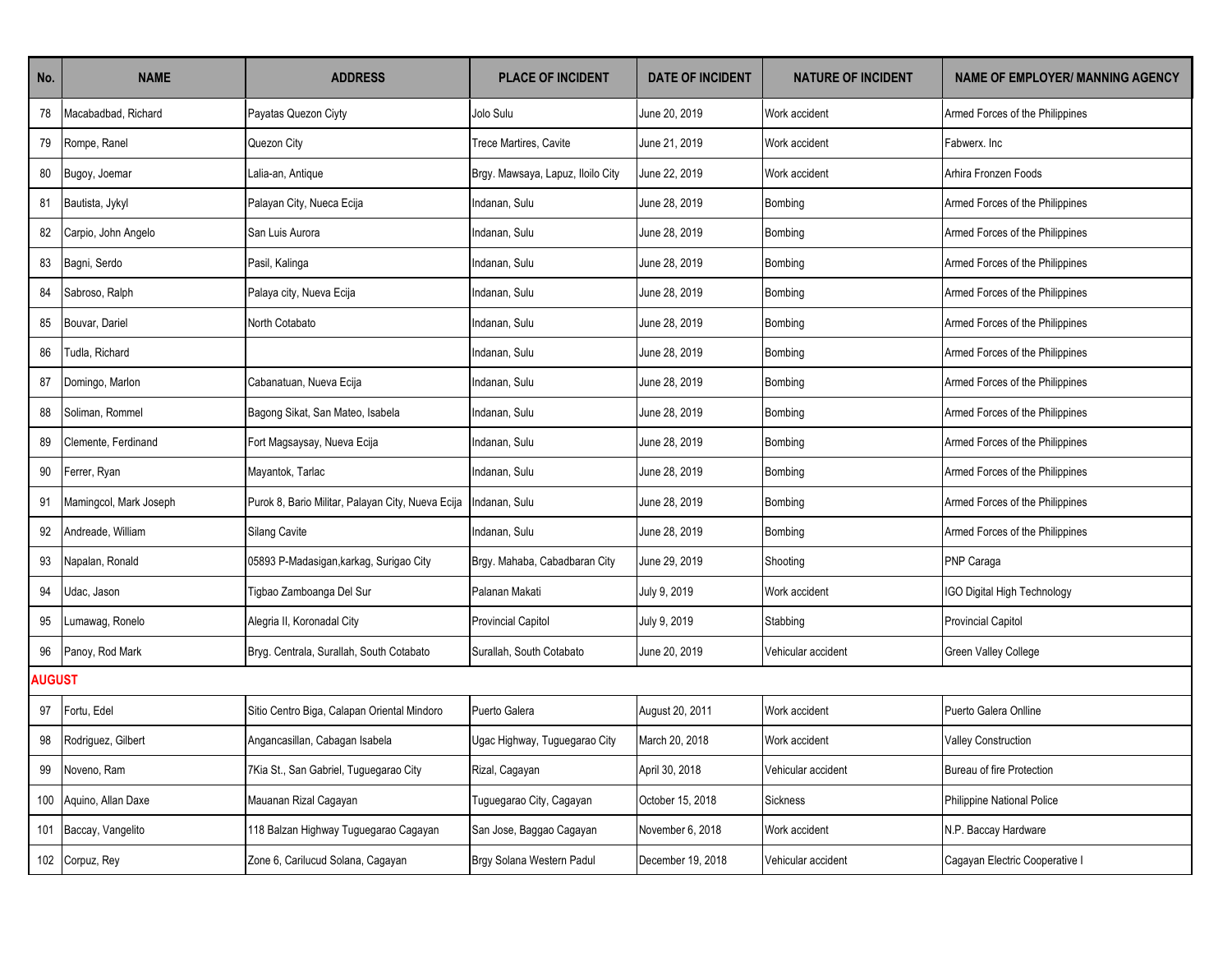| No.            | <b>NAME</b>                | <b>ADDRESS</b>                                                   | <b>PLACE OF INCIDENT</b>                                | <b>DATE OF INCIDENT</b> | <b>NATURE OF INCIDENT</b> | <b>NAME OF EMPLOYER/ MANNING AGENCY</b> |
|----------------|----------------------------|------------------------------------------------------------------|---------------------------------------------------------|-------------------------|---------------------------|-----------------------------------------|
| 103            | Martin, Rainier            | 88 Gen. Luna St., Centro 6, Claveria, Cagayan                    | Camp Vicinte Lim, Calamba,<br>Laguna                    | December 31, 2018       | Work accident             | Bureau of fire Protection               |
| 104            | Carini, Renie              | Tangalan, Sta. Ana Cagayan                                       | Holiday and Leisure Resort<br>Cagayan                   | February 22, 2019       | Work accident             | Holiday and Leisure Resort Cagayan      |
| 105            | Aguino, Devie Noel         | B 12 Lot 8, Phase 1 VDC, Lamesa Calamba,<br>Laquna               | Calamba, Laguna                                         | March 23, 2019          | Work accident             | Union Galva-Steel                       |
| 106            | Ortega, Jayson             | Calilayan, Solana Cagayan                                        | Pamplona, Cagayan                                       | April 11, 2019          | Work accident             | <b>Pulsar Construction</b>              |
|                | 107 Angco, Zoren           | 58 Mabazza St., Annafunan East, Tuguegarao<br>City               | Carig Sur, Tuguegarao City                              | April 21, 2019          | Work accident             | Cagayan Electric Cooperative I          |
| 108            | Preza, Noel                | Dist. 3 Gamn. Isabela                                            | Alibagu, Ilagan Isabela                                 | May 12, 2019            | Work accident             | National Grid Corp. of the Philippines  |
| 109            | Hernandez, Cyrine          | Blk 2 L16 Aure St., Phase 8 Bahayang Pagasa<br>Sudb. Imus Cavite | Yakal Cor., Chino Roses, Makati                         | July 4, 2019            | Work accident             | Philippine Transmarine Carrier          |
| 110            | Ligutan, Romeo             | Purok Talong Malibabag Pena Blanca                               | Doadan Pena Blanca                                      | July 10, 2019           | Work accident             | <b>Pulsar Construction</b>              |
|                | 111 Ventura, Marites       | Purok I, Mungo, Tuao, Cagayan                                    | Tuao Central Elementary School                          | July 16, 2019           | <b>Sickness</b>           | Tuao Central Elementary School          |
|                | 112 Escobar, Joel          | Bessang Allacaper, Cagayan                                       | Lallo, Cagayan                                          | July 17, 2019           | Vehicular accident        | Abad Motorparts                         |
|                | 113 Martinez, Renison      | Maraos Drive, Putik Zamboanga City                               | Abong-abong, Pasonanca,<br>Zamboanga City               | July 17, 2019           | Work accident             | City Government of Zamboanga            |
|                | 114 Atienza, Gretel        | 17 Narra St., South Green Park Village, T. Sora<br>Quezon City   | Quezon City                                             | July 25, 2019           | Work accident             | <b>LPB Services</b>                     |
|                | 115 Kempis, Yolanda Zamora | Blk 9 Lot 53 Phase 4 Resort Ville City Homes<br>Dasma, Cavite    | San Juan Batangas                                       | August 6, 2019          | Work accident             | DOLE-BLE                                |
|                | 116 Delarama, Jimboy       | Labangal, General Santos City                                    | Steniel                                                 | August 13, 2019         | Work accident             | <b>MAGSIGE</b>                          |
|                | <b>SEPTEMBER</b>           |                                                                  |                                                         |                         |                           |                                         |
| 117            | Lucena, Rodel              | Sta. maria, Tubugan, Iriga City                                  | Sta. Teresita, Iriga City                               | September 6, 2019       | Vehicular Accident        | First Inner Trade Credit Corp.          |
|                | 118 Recarte Alban (+)      | Dimatiling, Zamboanga del Sur                                    | Indanan, Sulu                                           | June 28, 2019           | Killed-in-Action          | Armed Forces of the Philippines         |
|                | 119 Amoncio, Fiel          | Brgy. Tinagacan, Gen. Santos City                                | Apopong, Gen. Santos City                               | May 6, 2017             | Vehicular accident        | Coca Cola Philippines                   |
| 120            | Gutierrez, Jiabee          | Siocon, Zamboanga del Norte                                      | Patikul, Sulu                                           | August 19, 2019         | Wounded-in-Action         | Armed Forces of the Philippines         |
| 121            | Calagsan, Ronnie           | Donpadido, Malapacan, Sarangani                                  | Alabel, Sarangani                                       | August 6, 2019          | Electrocution             | <b>SANACOR II</b>                       |
|                | 122 Sojor, Mc Alvi         | Km 6, Begang, Isabela                                            | within the premises of constuction<br>site-Isabela City | September 17, 2019      | Work accident             | Triple H                                |
| <b>OCTOBER</b> |                            |                                                                  |                                                         |                         |                           |                                         |
|                | 123 Sindol, Nilo           | Manubuan, Matalam, North Cotobato                                | within the premises of workplace-<br>Kidapawan City     | October 3, 2019         | Electrocution             | Yongson Shopping Plaza                  |
|                | <b>NOVEMBER</b>            |                                                                  |                                                         |                         |                           |                                         |
|                | 124 Garciano, Tadeo        | Juaton, Ormoc City                                               | Montebello, Kananga, Leyte                              | May 9, 2019             | Vehicular accident        | Hideco Sugar Milling Company (Hisumco)  |
|                | 125 Denoy, Jay             | Montebello, Kananga, Leyte                                       | within the premises of workplace-<br>Hisumco            | June 13, 2019           | Work accident             | Hideco Sugar Milling Company (Hisumco)  |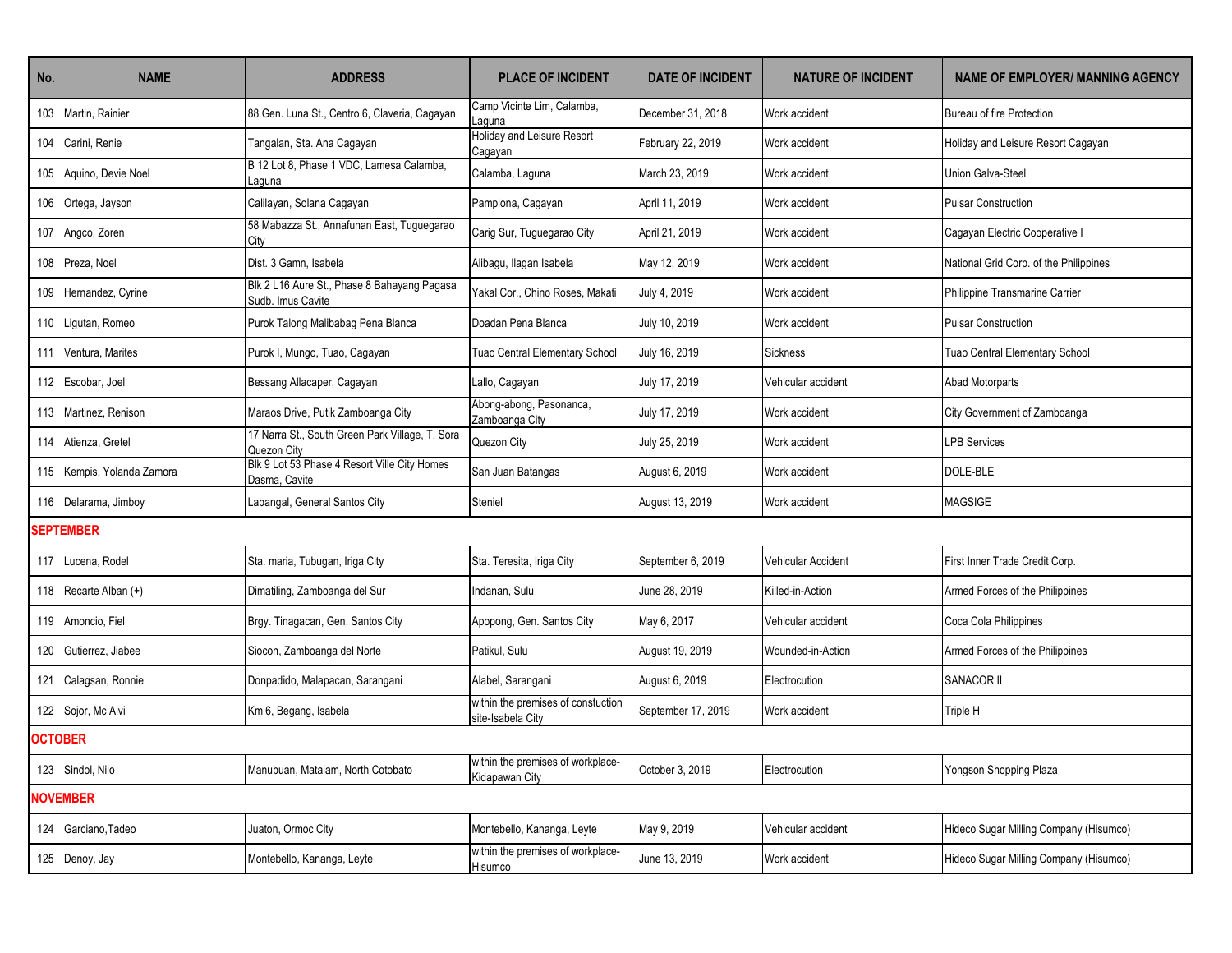| No.             | <b>NAME</b>                  | <b>ADDRESS</b>             | <b>PLACE OF INCIDENT</b>                     | <b>DATE OF INCIDENT</b> | <b>NATURE OF INCIDENT</b> | <b>NAME OF EMPLOYER/ MANNING AGENCY</b> |
|-----------------|------------------------------|----------------------------|----------------------------------------------|-------------------------|---------------------------|-----------------------------------------|
|                 | 126 Bebanco, Oliver          | Montebello, Kananga, Leyte | within the premises of workplace-<br>Hisumco | June 24, 2019           | Work accident             | Hideco Sugar Milling Company (Hisumco)  |
| 127             | Adora, Jr. Victorino         | Rodriguez, Rizal           | Patikul, Sulu                                | October 5, 2019         | Wounded-in-Action         | Armed Forces of the Philippines         |
|                 | 128 Nael, Alexander          | Pangasinan                 | Patikul, Sulu                                | October 17, 2019        | Wounded-in-Action         | Armed Forces of the Philippines         |
|                 | 129 Abanilla, Lionel         | Binangonan, Rizal          | Ortigas, Pasig City                          | November 4, 2019        | Vehicular accident        | Magellan Soulutions Outsourcing, Inc.   |
|                 | 130 Collado, Jr. Adonis Adan | Capas, Tarlac              | Patikul, Sulu                                | November 11, 2019       | Wounded-in-Action         | Armed Forces of the Philippines         |
| 131             | Tangonan, Jerome             | Sto. Tomas, Isabela        | Patikul, Sulu                                | November 12, 2019       | Wounded-in-Action         | Armed Forces of the Philippines         |
|                 | 132 Mapago, Domingo          | Baliwag, Cagayan Valley    | Patikul, Sulu                                | November 12, 2019       | Wounded-in-Action         | Armed Forces of the Philippines         |
|                 | 133 Avelino, Jorus           | Upi, Maguindanao           | Patikul, Sulu                                | November 13, 2019       | Wounded-in-Action         | Armed Forces of the Philippines         |
|                 | 134 Tumbaga, Angelo          | Banna, Ilocos Norte        | Patikul, Sulu                                | November 13, 2019       | Wounded-in-Action         | Armed Forces of the Philippines         |
| <b>DECEMBER</b> |                              |                            |                                              |                         |                           |                                         |
|                 | 135 Arcina, Kenneth John     | Hinabangan, Samar          | Borongan, Eastern Samar                      | November 11, 2019       | Wounded-in-Action         | Armed Forces of the Philippines         |
|                 | 136 Aguilos, Aljon           | Dolores. Eastern Samar     | Borongan, Eastern Samar                      | November 11, 2019       | Wounded-in-Action         | Armed Forces of the Philippines         |
|                 | 137 Donayre, Linlito         | Jaro, Leyte                | Borongan, Eastern Samar                      | November 11, 2019       | Wounded-in-Action         | Armed Forces of the Philippines         |
|                 | 138 Adorquez, Darwin         | Babatngon, Leyte           | Borongan, Eastern Samar                      | November 11, 2019       | Wounded-in-Action         | Armed Forces of the Philippines         |
|                 | 139 Pacuan, Joshua           | Daram, Western Samar       | Borongan, Eastern Samar                      | November 11, 2019       | Wounded-in-Action         | Armed Forces of the Philippines         |
|                 | 140 Batis, Rex Jr.           | Julita, Leyte              | Borongan, Eastern Samar                      | November 11, 2019       | Wounded-in-Action         | Armed Forces of the Philippines         |
|                 | 141 Aballe, Jomar            | Calubian, Leyte            | Borongan, Eastern Samar                      | November 11, 2019       | Wounded-in-Action         | Armed Forces of the Philippines         |
|                 | 142 Soria, Rando             | Capoocan, Calbayog City    | Borongan, Eastern Samar                      | November 11, 2019       | Wounded-in-Action         | Armed Forces of the Philippines         |
|                 | 143 Baja, Cyril              | Jipapad, Eastern Samar     | Borongan, Eastern Samar                      | November 11, 2019       | Wounded-in-Action         | Armed Forces of the Philippines         |
|                 | 144 Orsal, Marlon            | Arteche, Eastern Samar     | Borongan, Eastern Samar                      | November 11, 2019       | Wounded-in-Action         | Armed Forces of the Philippines         |
|                 | 145 Antonio, Dominador Jr.   | Dolores, Eastern Samar     | Borongan, Eastern Samar                      | November 11, 2019       | Wounded-in-Action         | Armed Forces of the Philippines         |
|                 | 146 Magoncia, Darwin         | Kabacan, North Cotobato    | Borongan, Eastern Samar                      | November 11, 2019       | Wounded-in-Action         | Armed Forces of the Philippines         |
|                 | 147 Ditche, Roger Moore      | Mondragon, Northern Samar  | Borongan, Eastern Samar                      | November 11, 2019       | Wounded-in-Action         | Armed Forces of the Philippines         |
|                 | 148 Gealon, Dandreb          | Toril, Davao City          | Borongan, Eastern Samar                      | November 11, 2019       | Wounded-in-Action         | Armed Forces of the Philippines         |
|                 | 149 Renegado, Gilbert        | Nabua, Camarines Sur       | Borongan, Eastern Samar                      | November 11, 2019       | Wounded-in-Action         | Armed Forces of the Philippines         |
|                 | 150 Bilason, Riel            | Alang-alang, Leyte         | Borongan, Eastern Samar                      | November 11, 2019       | Wounded-in-Action         | Armed Forces of the Philippines         |